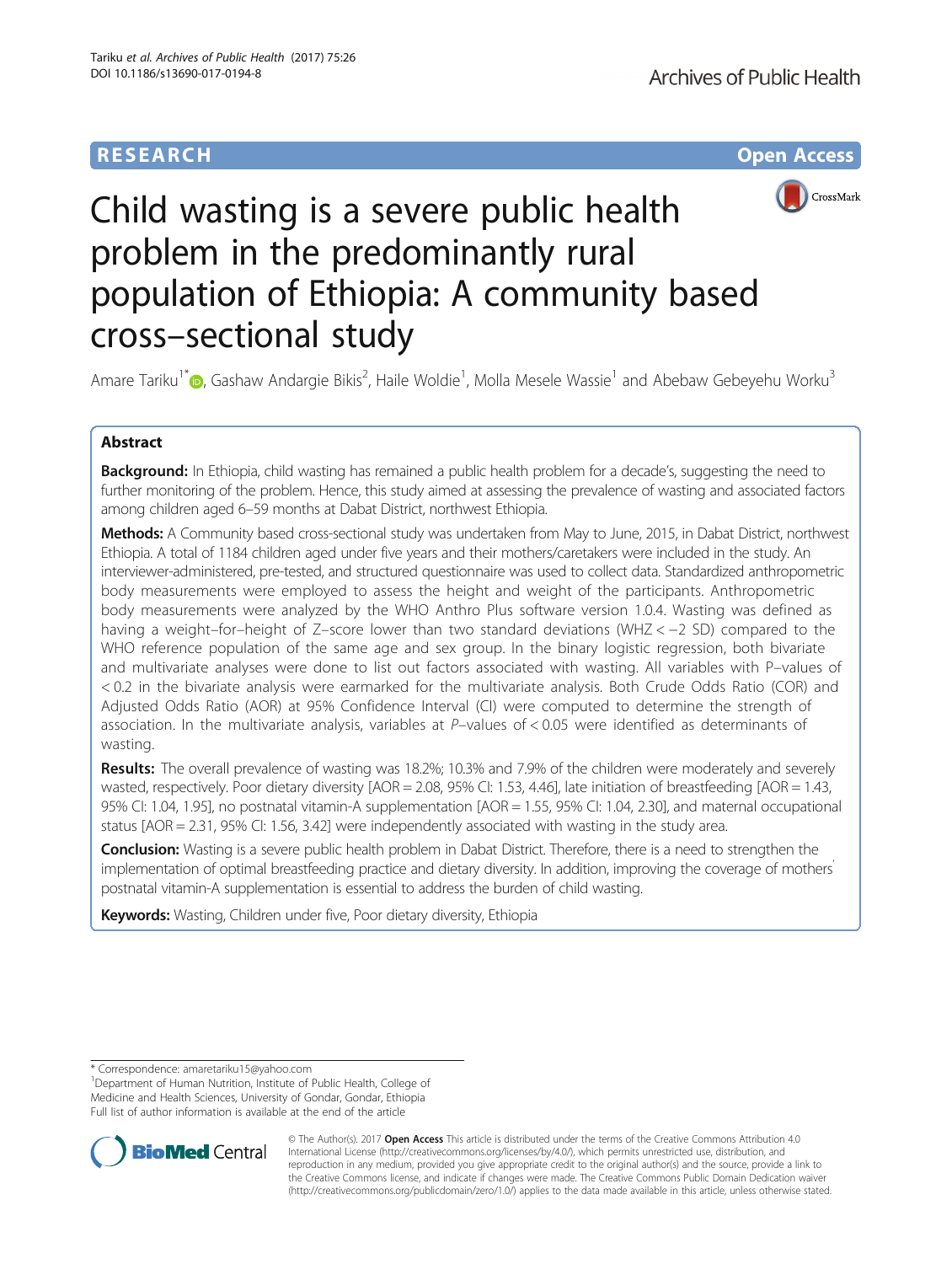## Background

Undernutrition is the most devastating problem affecting the majority of the world's children [[1](#page-7-0)]. That poor nutritional status during childhood has long–lasting scarring consequences [\[2](#page-7-0)]. Undernutrition diminishes the working capacity of an individual during adulthood [[3\]](#page-7-0), and it silently destroys the future socio-economic development of nations [\[2\]](#page-7-0). Ultimately, it causes the vicious cycle of intergenerational undernutrition [\[4](#page-7-0)].

Underweight, stunting, and wasting are the three main indicators used to define undernutrition [\[5\]](#page-7-0), which is having a Z–score lower than two standard deviations as compared to the reference population of the same age and sex [[6\]](#page-7-0). Low weight-for-height (WHZ ≤ −2 SD) is an indicator of wasting, which is generally associated with recent illness and child failure to gain weight [[7](#page-7-0)].

Worldwide, 52 million children under five years of age are wasted [[8\]](#page-7-0) and most of the global burden of wasting (acute undernutrition) is found in developing countries [[7, 9, 10](#page-7-0)]. Likewise, the magnitude of the problem is substantial and persistent in Sub–Saharan Africa (SSA) [[11\]](#page-7-0). Different studies in Ethiopia reported a high prevalence of wasting among children aged under–five years [[12](#page-7-0)–[16](#page-7-0)]. The 2014 Ethiopia Demographic and Health Survey report showed that, about 9% of children are wasted [[17\]](#page-7-0).

Causes of child undernutrition depend on complex interactions of various factors, such as socio–demographic, environmental, cultural, and political [[18](#page-7-0)–[20](#page-7-0)]. Many studies have been conducted to investigate the magnitude and predictors of wasting in Ethiopia [\[21](#page-7-0), [22](#page-7-0)] and other parts of the world [[23](#page-7-0)–[27](#page-7-0)]. Findings revealed that household economic status [[10](#page-7-0), [17](#page-7-0), [28, 29\]](#page-7-0), mothers residence [\[29](#page-7-0), [30](#page-7-0)], educational status [\[31\]](#page-7-0), occupation [[32\]](#page-7-0) and nutritional status [\[7](#page-7-0)], child morbidity status [[8](#page-7-0), [31](#page-7-0)–[33](#page-7-0)], sex, age [\[32](#page-7-0), [34, 35](#page-7-0)], age of initiation into complementary feeding [[14](#page-7-0), [15\]](#page-7-0), and birth interval [[36\]](#page-7-0) are associated with wasting.

Since the last two decades, Ethiopia has been thriving to improve the level of malnutrition in different segments of the population [[37](#page-7-0)]. On the other hand, the magnitude and complications of acute undernutrition remain a public health problem in the country [\[17\]](#page-7-0). Wasting is among the leading nutritional problems, causing morbidity and mortality in children under five years of age [[15](#page-7-0)]. Evidence based health and nutrition findings have a crucial role in improving the level of wasting and mortality reduction in children [\[38\]](#page-7-0). However, studies identifying factors associated with wasting among children aged under five years in Northwest Ethiopia are scarce. Thus, this study aimed at assessing factors associated with wasting among children aged under five years at Dabat District, Northwest Ethiopia. The findings from the study will provide evidences to programme managers and policymakers for designing and implementing appropriate interventions to mitigate the level of malnutrition and wasting in particular, among children aged under five years in Northwest Ethiopia.

## Methods

## Study setting

A community-based cross-sectional study was conducted from May to June, 2015 at Dabat Health and Demographic Surveillance System (HDSS) site, located in Dabat District, northwest Ethiopia. The district has an estimated population of 145,458, living in 26 rural and 4 urban kebeles (smallest administration units Ethiopia). The inhabitants mainly depend on subsistence farming. The HDSS covers 67,385 people, living in thirteen kebeles (four urban and nine rural) selected by considering the different ecological zones (high land, middle land, and low land). The Dabat HDSS site has been operational since November, 1996.

## Sampling procedure and study population

Initially, the study aimed at assessing the nutritional status and feeding practice of children aged 6–59 months at the Dabat HDSS site. Of the total thirteen kebeles in the HDSS, eight were selected by using the lottery method. Accordingly, all mothers with children aged 6–59 months and lived in the selected kebeles for at least six months were included in the study. For households with multiple children, only one was selected using the lottery method. Sample size was determined using Epi-info version 3.7 by considering the following assumptions; the prevalence of wasting in Ethiopia as 9% [[17](#page-7-0)], 95% level of confidence, 5% margin of error, 10% non-response rate, and a design effect of 2. Thus, the minimum sample size of 844 was obtained. However, the 1184 eligible children found in the original survey were included in order to improve the power of the investigation.

## Data collection instrument and procedures

Interviewer administered, pre-tested, and structured questionnaire was used to collect data. The questionnaire was designed with three major factors in mind. The first part was on socio-demographic and economic related characteristics of the child and family. The second part involved feeding patterns, morbidity status, and health care utilization related characteristics of the child, while the third section focused on hygiene and sanitation related characteristics of the household/family. To maintain the consistency of the data, the questionnaire was first translated from English to Amharic *(the native* language of the study area) and was retranslated to English by English language and public health experts. Fourteen data collectors and three field supervisors (working at Dabat DHSS) were recruited for the study. The recruits were given two days training on the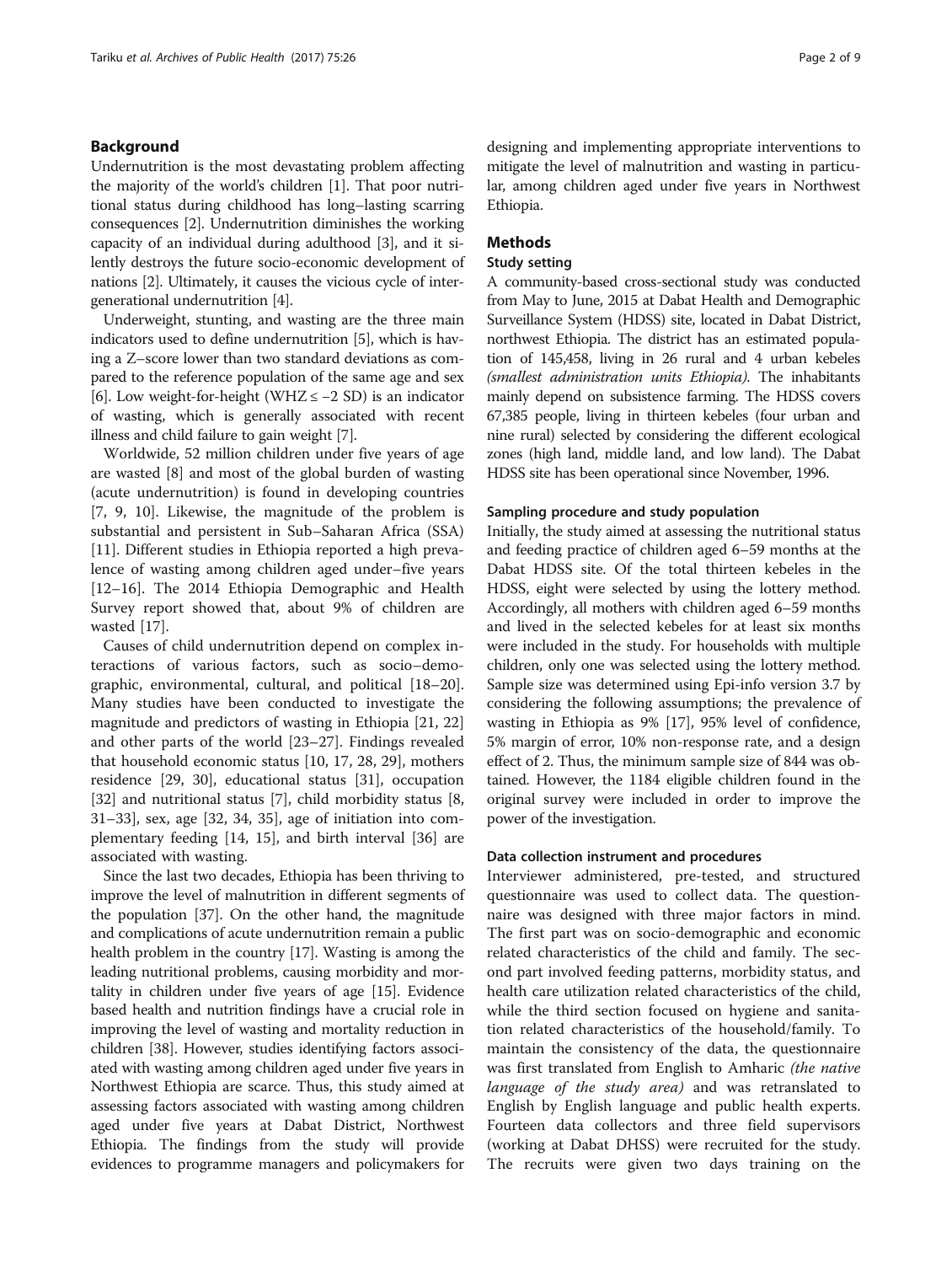objective of the study, ethical concerns, and data collection techniques. The tool was piloted on 5% of the total sample out of the study area. During the pre–test, the applicability of the data collection procedures was evaluated. The questionnaire was checked for completeness and clarity by the respective supervisors on a regular basis.

The anthropometric measurement was done according to the standardized procedures stipulated by the Food and Nutrition Technical Assistance (FANTA) Anthropometric Indicators Measurement Guide [\[39](#page-7-0)]. The stature of the child was measured using the seca vertical height scale (German, Serial No. 0123) with the child standing upright in the middle of the board. The child's head, shoulders, buttocks, knees, and heels touched the vertical board. The length of a child (aged 6–23 months) was measured using a horizontal wooden length board in a recumbent position and read to the nearest 0.1 cm.

Child weight was measured to the nearest 0.1 kg by the seca beam balance (German, Serial No. 5755086138219) with a graduation of 0.1 kg and a measuring range of up to 25 kg. Weight was taken in light clothing and no shoes. Instrument calibration was done before weighing each child. Furthermore, the weighing scale was checked daily against the standard weight for accuracy. Each child's height and weight measurements were repeated, and the mean value was calculated and recorded on the copies. Anthropometric-related data were transferred to the WHO Anthro Plus software version 1.0.4. The weight-forheight Z-score (WHZ) was calculated using the WHO Multicenter Growth Reference Standard. A child whose weight-for-height z score was less than −2 standard deviations (WFH  $<-2$  SD) from the reference population was defined as wasted [[40](#page-7-0)].

Dietary diversity scores (DDSs) were estimated by using a 24-h recall method. Individual DDSs were meant to reflect the micronutrient adequacy of the diet. The scores were validated for several age/sex groups as proxy measures for macro and micronutrient adequacy of the diet. Furthermore, DDSs have positively correlated with the micronutrient density to complementary foods for infants and young children [\[41\]](#page-8-0). The scores were also used to monitor progress or target interventions at population levels [[42](#page-8-0)]. The recall period of 24 h is the mostly chosen technique of many studies as it is less subject to recall bias, less cumbersome for respondents, and conforms to the recall period [\[43\]](#page-8-0). Moreover, the analysis of dietary diversity data based on a 24-h recall period is easier than other longer dietary assessment recall periods [\[44\]](#page-8-0). The mothers were requested to list out what food groups were consumed by their children in the previous 24–hours prior to the date of survey. The DDS of four is considered as the minimum acceptable dietary diversity; accordingly, a child with a DDS of less than four was classified as having poor dietary diversity; otherwise, it was considered to have good dietary diversity [[45](#page-8-0)].

### Data analysis

Data were entered into EPI-info version 3.5.3 and exported to the Statistical Package for Social Sciences (SPSS) version 20 for analysis. Descriptive statistics, including frequencies and proportions, were used to summarize the variables. Maternal employment status was categorized into three groups, i.e. housewife, farmer, and others (e.g. unemployed, student, and servants). Binary logistic regression was used to investigate factors associated with wasting. All those variables with a p-value of  $< 0.2$  in the bi-variable analysis were entered into the multivariable regression analysis. The Adjusted Odds Ratio (AOR) with a 95% confidence interval was estimated to assess the strength of association, and a  $p$ -value of < 0.05 was used to declare statistical significance in the multivariable analysis.

Using the principal component analysis (PCA), household wealth index was computed by considering properties like, selected household assets and size of agricultural land. In the PCA, the Eigen value of greater than one, KMO distribution, and a communality value of greater than 0.5 were used to select variables for the final model. In the final model, the selected variables were summed and ranked into lowest, middle, and highest.

#### Results

The mean (Standard Deviation,  $\pm SD$ ) age of the children was 27.7 (±14.0) months. About 15.2% of the children were aged 6–11 months. About 30.1% and 32.9% of the mothers and fathers of the children attended formal education, respectively. More than fifty percent (52.2) of the households had five and less family members. A good proportion (69.4%) of the households accessed their food from their own farms (Table [1](#page-3-0)).

Almost all (99.3%) of the children were ever breastfed, about 52.3% initiated breastfeeding within one hour of delivery, while two-thirds (62.9%) of them remained exclusively breastfed for six months. About 37.2% and 17.9% of the participants had fever and diarrheal episodes, respectively. More than three-quarters (79.4%) of the children received vitamin-A supplementation, and one-third (35%) took a deworming tablet. The majority (94.1%) of the children had poor dietary diversity. Only a quarter (24.7%) and half (45.3%) of mothers received postnatal vitamin-A and prenatal iron-folate supplementation, respectively (Table [2](#page-3-0)).

About 36.1% of households used protected sources of water, and 28.7% had latrines. Nearly three-fourths of the mothers washed their hands after toilet, whereas almost all (95.9%) washed their hands before feeding their children (Table [3](#page-4-0)).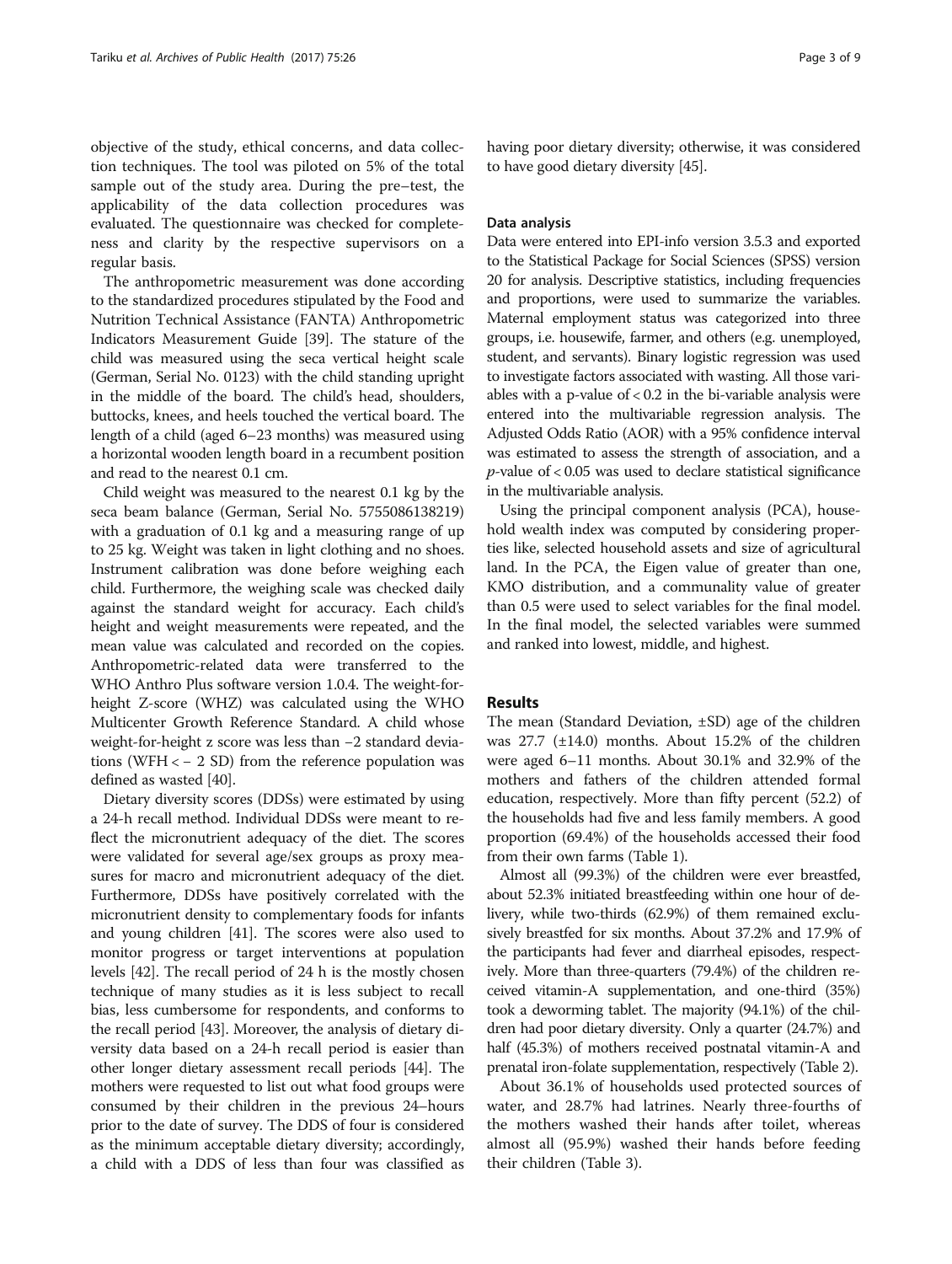| study participant at Dabat District, northwest Ethiopia, 2015<br>Variables | Frequency | Percent |
|----------------------------------------------------------------------------|-----------|---------|
| Child sex                                                                  |           |         |
| Male                                                                       | 598       | 50.5    |
| Female                                                                     | 586       | 49.5    |
| Child age (in months)                                                      |           |         |
| $6 - 11$                                                                   | 180       | 15.2    |
| $12 - 36$                                                                  | 693       | 58.5    |
| 37-59                                                                      | 311       | 26.3    |
| Maternal age (in years)                                                    |           |         |
| $15 - 34$                                                                  | 678       | 57.3    |
| $35 - 50$                                                                  | 506       | 42.7    |
| Marital status of the mother                                               |           |         |
| Currently unmarried                                                        | 131       | 11.1    |
| Currently married                                                          | 1053      | 88.9    |
| Religion                                                                   |           |         |
| Orthodox                                                                   | 1122      | 94.8    |
| Others <sup>a</sup>                                                        | 62        | 5.2     |
| Mother's educational status                                                |           |         |
| No formal education                                                        | 822       | 69.6    |
| Formal education                                                           | 359       | 30.4    |
| Mother's employment status                                                 |           |         |
| Housewife                                                                  | 683       | 57.7    |
| Farmer                                                                     | 314       | 26.5    |
| Othersb                                                                    | 187       | 15.8    |
| Father's educational status                                                |           |         |
| No formal education                                                        | 794       | 67.1    |
| Formal education                                                           | 390       | 32.9    |
| Health care access of the<br>household                                     |           |         |
| Good                                                                       | 1046      | 88.3    |
| Poor                                                                       | 138       | 11.7    |
| Household size                                                             |           |         |
| $\leq$ 5                                                                   | 618       | 52.2    |
| > 5                                                                        | 566       | 47.8    |
| Sources of food for<br>household consumption                               |           |         |
| Own production                                                             | 822       | 69.4    |
| Purchasing                                                                 | 320       | 27.0    |
| Others <sup>c</sup>                                                        | 42        | 3.6     |
| Household wealth status                                                    |           |         |
| Poor                                                                       | 447       | 37.8    |
| Medium                                                                     | 355       | 30.0    |
| Rich                                                                       | 382       | 32.2    |
|                                                                            |           |         |

<span id="page-3-0"></span>Table 1 Socio-demographic and economic characteristics of study participant at Dabat District, northwest Ethiopia, 2015

<sup>a</sup>Muslim and protestant

<sup>b</sup>unemployed, student, and servants<br><sup>c</sup>donation and gift from relatives

| <b>Table 2</b> Feeding pattern, health care, and morbidity related |
|--------------------------------------------------------------------|
| characteristics of children aged under five years at Dabat         |
| District, northwest Ethiopia, 2015                                 |

| Variables                                                | Frequency | Percent |
|----------------------------------------------------------|-----------|---------|
| Ever breastfeeding                                       |           |         |
| Yes                                                      | 1176      | 99.3    |
| No                                                       | 8         | 0.7     |
| Initiation breastfeeding                                 |           |         |
| early initiation                                         | 619       | 52.3    |
| late initiation                                          | 565       | 47.7    |
| Colostrum feeding                                        |           |         |
| Yes                                                      | 615       | 51.9    |
| No                                                       | 569       | 48.1    |
| Pre-lacteal feeding                                      |           |         |
| Yes                                                      | 341       | 28.8    |
| No                                                       | 843       | 71.2    |
| Exclusive breastfeeding                                  |           |         |
| Yes                                                      | 745       | 62.9    |
| No                                                       | 439       | 37.1    |
| Initiation of complementary<br>feeding                   |           |         |
| Timely $(6 - 8$ Months)                                  | 685       | 57.9    |
| Early (<6 Months)                                        | 144       | 12.2    |
| Lately (≥9 Months)                                       | 355       | 30.0    |
| History of bottle feeding                                |           |         |
| Yes                                                      | 58        | 4.9     |
| No                                                       | 1126      | 95.1    |
| Deworming status of the child                            |           |         |
| Yes                                                      | 414       | 35.0    |
| No                                                       | 770       | 65.0    |
| Child vitamin-A supplementation<br>in the past six month |           |         |
| Yes                                                      | 940       | 79.4    |
| No                                                       | 244       | 20.6    |
| History of fever in the past two weeks                   |           |         |
| Yes                                                      | 440       | 37.2    |
| No                                                       | 744       | 62.8    |
| History of diarrheal morbidity in<br>the past two weeks  |           |         |
| Yes                                                      | 212       | 17.9    |
| No                                                       | 972       | 82.1    |
| Dietary diversity score                                  |           |         |
| < 4 food groups                                          | 1114      | 94.1    |
| $\geq$ 4 food groups                                     | 70        | 5.9     |
| Maternal feeding status during<br>pregnancy              |           |         |
| Less than before                                         | 488       | 41.2    |
| As usual                                                 | 674       | 56.9    |
|                                                          |           |         |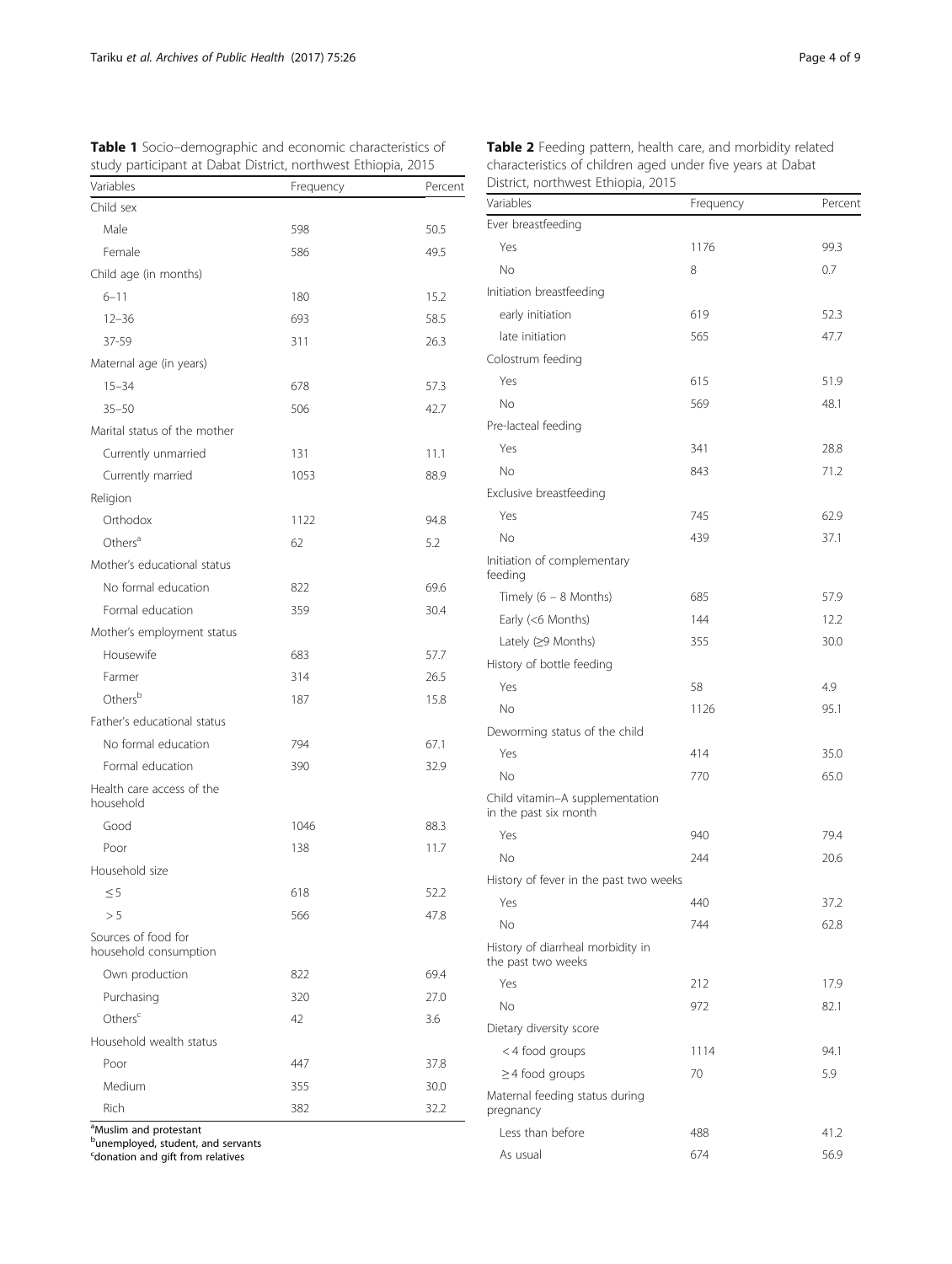<span id="page-4-0"></span>

| <b>Table 2</b> Feeding pattern, health care, and morbidity related |
|--------------------------------------------------------------------|
| characteristics of children aged under five years at Dabat         |
| District, northwest Ethiopia, 2015 (Continued)                     |

| Greater than before                    | 22  | 1.9  |  |  |  |
|----------------------------------------|-----|------|--|--|--|
| Postnatal Vitamin-A<br>supplementation |     |      |  |  |  |
| Yes                                    | 292 | 24.7 |  |  |  |
| No                                     | 892 | 75.3 |  |  |  |
| Prenatal Iron supplementation          |     |      |  |  |  |
| Yes                                    | 536 | 45.3 |  |  |  |
| No                                     | 648 | 54.7 |  |  |  |

Table 3 Hygiene and sanitation related characteristics of household's at Dabat District, northwest Ethiopia, 2015

| Variables                                         | Frequency | Percent |
|---------------------------------------------------|-----------|---------|
| Source of drinking water for the<br>household     |           |         |
| Protected                                         | 428       | 36.1    |
| Unprotected                                       | 756       | 63.9    |
| Time to fetch water                               |           |         |
| $\geq$ 30 min                                     | 866       | 73.1    |
| $> 30$ min                                        | 318       | 26.9    |
| Household drinking water<br>treatment practice    |           |         |
| Not at all                                        | 1092      | 92.2    |
| Always                                            | 65        | 5.5     |
| Sometimes                                         | 27        | 2.3     |
| Latrine availability                              |           |         |
| Yes                                               | 340       | 28.7    |
| No                                                | 844       | 71.3    |
| Hand washing practice<br>after toilet             |           |         |
| Not at all                                        | 132       | 11.1    |
| Sometimes                                         | 204       | 17.2    |
| Always                                            | 848       | 71.6    |
| Hand washing practice<br>before feeding the child |           |         |
| Not at all                                        | 10        | 0.8     |
| Sometimes                                         | 38        | 3.2     |
| Always                                            | 1136      | 95.9    |
| Household waste disposal<br>practice              |           |         |
| Appropriate                                       | 144       | 12.2    |
| In appropriate                                    | 1040      | 87.8    |
| Child faces disposal practice                     |           |         |
| Appropriate                                       | 243       | 20.5    |
| In appropriate                                    | 941       | 79.5    |

The overall prevalence of wasting was 18.2% [95% CI: 15.8, 20.3], of which 10.3% and 7.9% were moderately and severely wasted, respectively.

## Determinants of wasting

The result of the multivariate logistic regression analysis showed that time for initiation into breastfeeding, maternal postnatal vitamin-A supplementation, and occupation status were identified independent determinants of wasting at 95% confidence intervals. Accordingly, children with poor dietary diversity were more likely to have wasting  $[AOR =$ 2.08, 95% CI: 1.53, 4.46] compared to those who had good dietary diversity. Similarly, increased odds of wasting were noted among children whose mothers initiated breastfeeding after one hour of delivery [AOR = 1.43, 95% CI: 1.04, 1.95] and received no postnatal vitamin-A supplementation [AOR = 1.55, 95% CI: 1.04, 2.30]. Furthermore, the odds of wasting were higher among mother engaged in other work categories  $[AOR = 2.31, 95\% \text{ CI: } 1.56, 3.42]$  compared to housewife mothers (Table [4\)](#page-5-0).

## Discussion

In this study, the prevalence of wasting was 18.2%, suggesting a severe public health problem according to the Nutrition Landscape Information System (NLIS) cut-off values [[46](#page-8-0)]. The finding was consistent with the recent EDHS report [[17\]](#page-7-0), and other previous local studies, like East and West Gojjam (17.1-18.6%) [\[47\]](#page-8-0), Somali Region (17.5%) [\[48](#page-8-0)], Bulehora District (13.4%) [\[49\]](#page-8-0), and East Harargie (11.2%) [[50](#page-8-0)]. A similarly high prevalence of wasting was reported from the three regions of Allahabad (10.6%) [[51](#page-8-0)], Karnataka (16%) [\[52\]](#page-8-0), and Bhubaneswar, India (23.3%) [\[53\]](#page-8-0). The high burden of wasting in these study settings may be explained in terms of the similarity that the majority of the participants share by living in rural areas. Obviously, poor child feeding practices and a high prevalence of food insecurity are the commonly reported determinants of wasting [[47](#page-8-0)–[50](#page-8-0), [53](#page-8-0)], as documented in the rural communities of Ethiopia [[51](#page-8-0), [54](#page-8-0)].

However, the result was higher than what was reported from other developing countries, such as Ghana (4.7%) [[55\]](#page-8-0), Kenya (2.1%) [[56](#page-8-0)], and Iran (0.7%) [[57\]](#page-8-0). The disparities could be attributed to the better socio-economic status of the population in the latter study areas. In fact, children in better-off families have improved opportunity to get nutritious and diversified food [\[57\]](#page-8-0). On the other hand, compared to what was done in Kenya and Iran, this study involved a larger number of participants which might have contribution to the higher prevalence of wasting.

The result of the multivariate analysis revealed that late initiation of breastfeeding, poor dietary diversity, no postnatal vitamin–A supplementation, and maternal employment status were significantly and independently associated with wasting. Accordingly, the odds of wasting were higher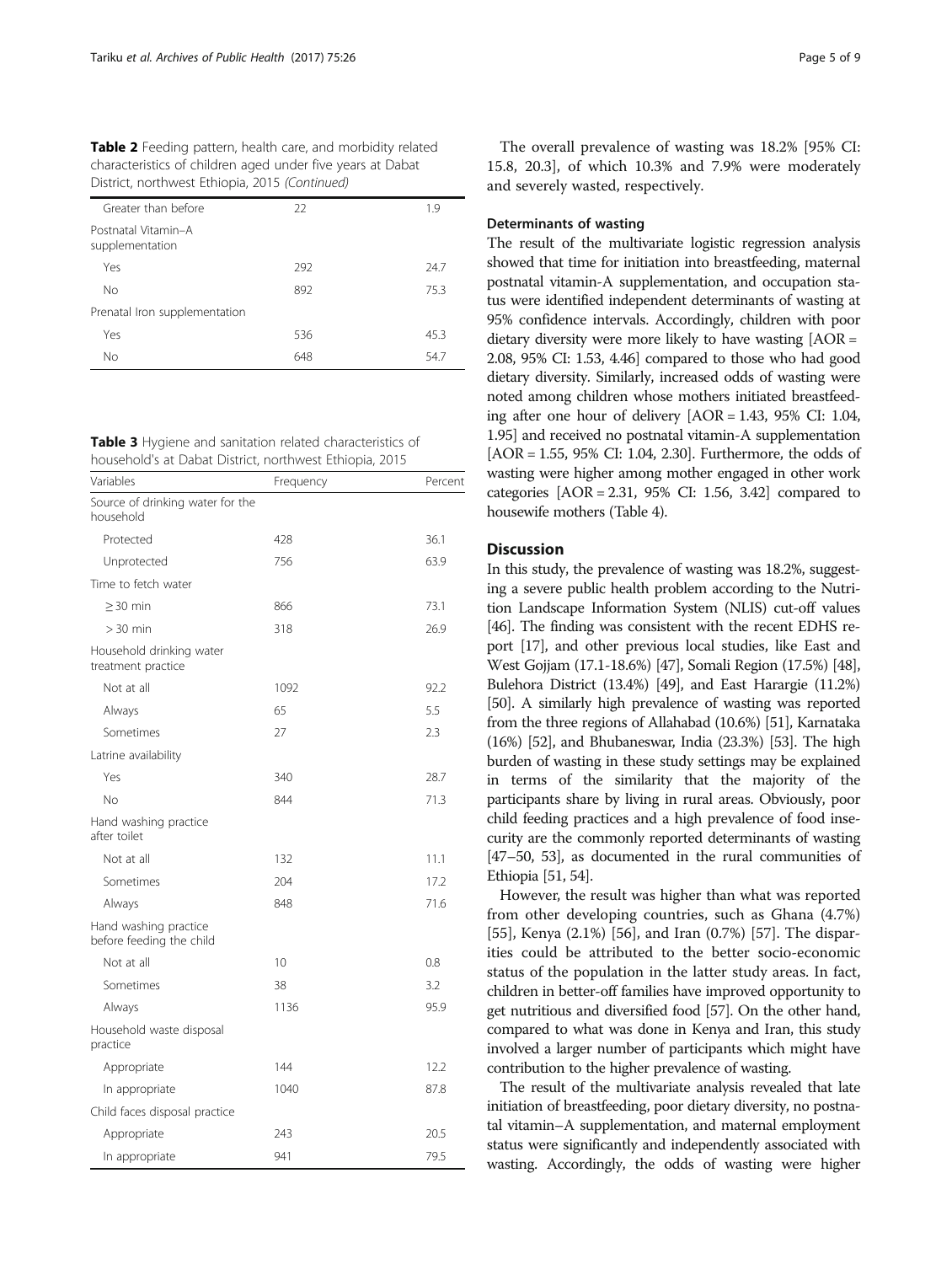<span id="page-5-0"></span>

|  |  |  |  |  |  | Table 4 Factors associated with wasting among children aged under five years at Dabat District, northwest Ethiopia, 2015 |  |
|--|--|--|--|--|--|--------------------------------------------------------------------------------------------------------------------------|--|
|--|--|--|--|--|--|--------------------------------------------------------------------------------------------------------------------------|--|

| Variables                                      | Wasting        |                |                   |                                  |
|------------------------------------------------|----------------|----------------|-------------------|----------------------------------|
|                                                | Yes            | No             | Crude Odds Ratio  | Adjusted Odds Ratic              |
| Initiation of breastfeeding                    |                |                |                   |                                  |
| Early initiation                               | 96             | 523            | $\mathbf{1}$      | $\mathbf{1}$                     |
| Late initiation                                | 119            | 446            | 1.45 (1.08,1.96)  | 1.43 $(1.04, 1.95)^{*}$          |
| Vitamin-A supplementation in the past one year |                |                |                   |                                  |
| Yes                                            | 178            | 762            | $\mathbf{1}$      | $\mathbf{1}$                     |
| No                                             | 37             | 207            | 0.77(0.56, 1.13)  | 0.79 (0.53, 1.18)                |
| Complementary feeding initiation               |                |                |                   |                                  |
| Timely                                         | 108            | 577            | $\mathbf{1}$      | $\mathbf{1}$                     |
| Early                                          | 27             | 117            | 1.23(0.77, 1.96)  | 1.12 (0.71, 1.86)                |
| Late                                           | 80             | 275            | 1.55(1.13, 2.15)  | 1.27 (0.91, 1.79)                |
| Exclusive breastfeeding                        |                |                |                   |                                  |
| Yes                                            | 124            | 621            | $\mathbf{1}$      | $\mathbf{1}$                     |
| <b>No</b>                                      | 91             | 348            | 1.31 (0.97, 1.77) | 0.94 (0.59, 1.49)                |
| Dietary Diversity Score                        |                |                |                   |                                  |
| Poor (<4 food groups)                          | 207            | 907            | 1.77 (0.83, 375)  | $2.08$ (1.53, 4.46) <sup>*</sup> |
| Good (<4 food groups)                          | 8              | 62             | $\mathbf{1}$      | 1                                |
| Main source of food                            |                |                |                   |                                  |
| Own production                                 | 686            | 136            | $\mathbf{1}$      | $\mathbf{1}$                     |
| Purchasing                                     | 245            | 75             | 1.54(1.12, 2.12)  | 1.19 (0.81, 1.72)                |
| Other                                          | 38             | $\overline{4}$ | 0.53(0.19, 1.51)  | 0.49 (0.17, 1.44)                |
| Wealth status                                  |                |                |                   |                                  |
| Poor                                           | 85             | 362            | 1.03 (0.73, 1.46) | 0.96 (0.67, 1.48)                |
| Medium                                         | 59             | 296            | 0.87(0.59, 1.27)  | 1.08 (0.72, 1.62)                |
| Rich                                           | 71             | 311            | $\mathbf{1}$      | $\mathbf{1}$                     |
| Maternal vitamin-A supplementation             |                |                |                   |                                  |
| Yes                                            | 38             | 254            | $\mathbf{1}$      | 1                                |
| No                                             | 177            | 715            | 1.66 (1.13, 2.42) | $1.55$ (1.04, 2.30) <sup>*</sup> |
| Pregnancy feeding practice                     |                |                |                   |                                  |
| As usual                                       | 72             | 416            | $\mathbf{1}$      | $\mathbf{1}$                     |
| Less than the pre-pregnancy                    | 141            | 533            | 1.53(1.12, 2.09)  | 1.66 (0.98, 2.28)                |
| Greater than the pre-pregnancy                 | $\overline{c}$ | $20\,$         |                   | 0.59 (0.14, 2.64)                |
| Marital status                                 |                |                |                   |                                  |
| Currently unmarried                            | 38             | 93             | 2.02 (1.34, 3.05) | $0.76$ (0.47, 1.25)              |
| Currently married                              | 177            | 876            | $\mathbf{1}$      | 1                                |
| Mother's employment                            |                |                |                   |                                  |
| Housewife                                      | 101            | 582            | $\mathbf{1}$      | $\mathbf{1}$                     |
| Farmer                                         | 62             | 252            | 1.42 (1.00, 2.01) | 1.27 (0.89, 1.82)                |
| Other                                          | 52             | 135            | 2.22 (1.51, 3.26) | $2.31$ (1.56, 3.42) <sup>*</sup> |
| Bottle feeding                                 |                |                |                   |                                  |
| Yes                                            | 13             | 45             | 1.32 (0.70, 2.50) | 1.26 (0.65, 2.43)                |
| $\rm No$                                       | 202            | 924            |                   | $\mathbf{1}$                     |

\*Significant at a  $P-$ Value of < 0.05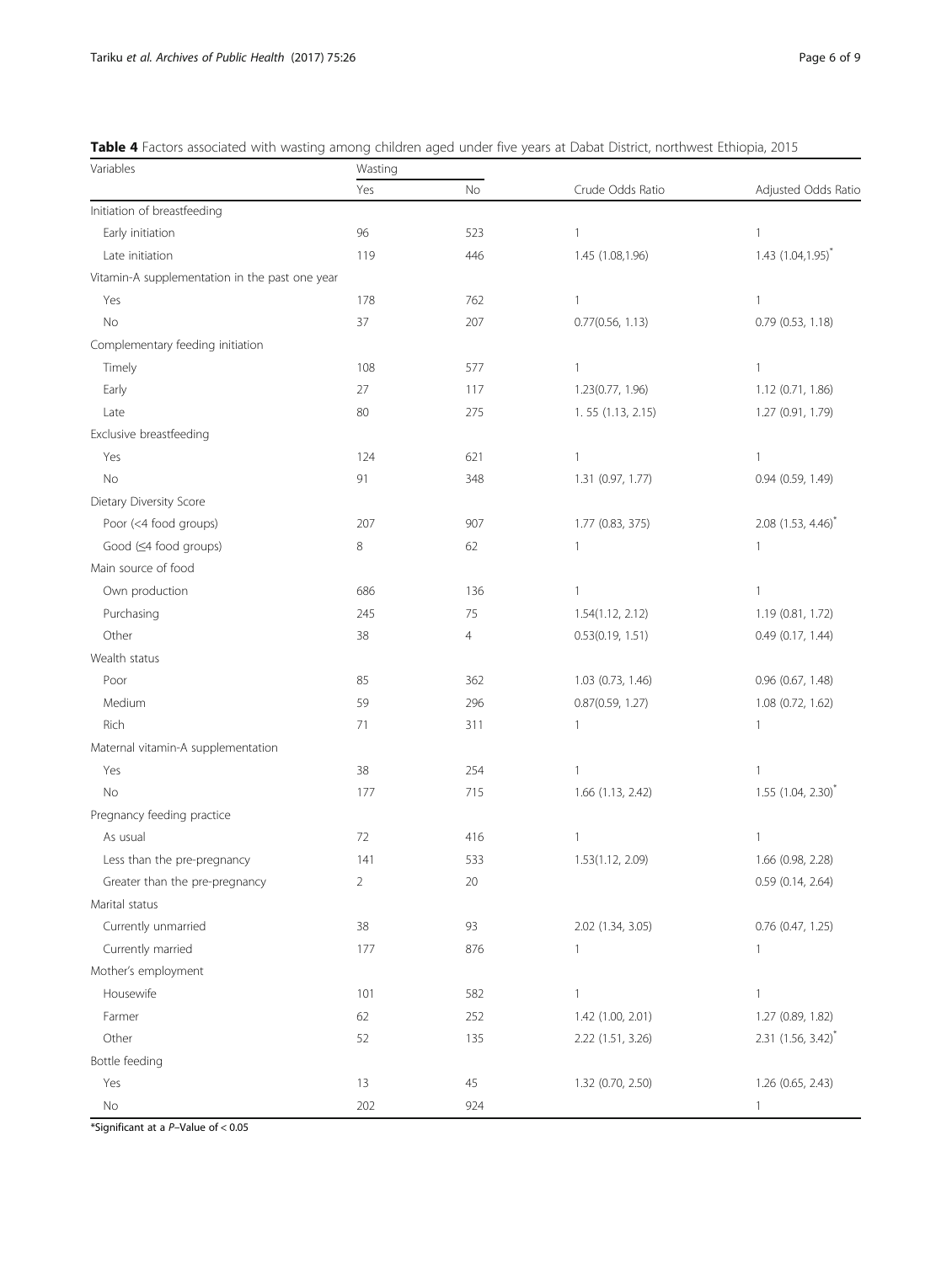among children with late initiation into breastfeeding. This is similar to various reports in Ethiopia and elsewhere [\[1](#page-7-0), [8, 15, 24\]](#page-7-0), confirming the fact that early initiation into breastfeeding helps the newborn to get the nutritional and protective benefits of the colostrum [[58](#page-8-0)]. In addition, it promotes suckling, successful establishment, and maintenance of BF throughout infancy [[59](#page-8-0)]. Despite its benefits, many mothers delay the initiation of breastfeeding, that is, only 43% of newborns in developing countries are put to the breast within one hour of birth. Establishing good breastfeeding practices in the first days is critical to the health and nutritional status of the infants. Also, it is one of the proven nutrition intervention for saving lives [\[60\]](#page-8-0).

This study indicated that the likelihood of wasting was higher among children with poor DDSs. Poor dietary diversity, a proxy indicator of poor diet quality and nutrient intake of children [\[61](#page-8-0)], negatively influences the nutritional status of children [[62](#page-8-0), [63\]](#page-8-0). Providing nutrient-rich foods in sufficient quantity and quality starting at a child's age of six months is one of the long-term and effective strategies to reduce child undernutrition [\[64, 65\]](#page-8-0). However, mother/ caretaker IYCF knowledge is still low and a major problem in developing countries [[66](#page-8-0), [67\]](#page-8-0). As a result, children living in most developing countries are introduced directly to regular household diets made of cereal or starchy root crops [[68](#page-8-0)] which are poor in micronutrient density [\[69](#page-8-0)].

The likelihood of developing wasting was high among children whose mothers were in other employment categories. Other studies also reported that children of unemployed mothers were at increased risk of developing wasting [\[5, 29, 30, 32](#page-7-0)]. This is further evidenced by the fact that unemployment of mothers is among the strong indicators of socio-economic resources of the household [[70](#page-8-0)], sustaining a strong negative influence on household earnings and the level of food security [[10](#page-7-0)]. It is clear that food insecure households have a limited capacity to afford and eat well-diversified diets [\[71\]](#page-8-0). This results in the family, particularly children eating foods poor in quality and quantity [\[28\]](#page-7-0). Furthermore, the powerlessness of women in the household is commonly documented to be the fate of unemployed mothers [[72](#page-8-0)].

Similarly, the odds of wasting increased among children whose mothers received no postnatal vitamin-A supplementation. The concentration of vitamin-A and other micronutrients (iodine, thiamin, riboflavin and pyridoxine) in breast milk is dependent on the level of mother's body store and dietary intake [[73](#page-8-0)]. Hence, poor vitamin-A status of mothers at the time of pregnancy and postnatal period, determines the amount of vitamin-A in the breast milk [\[74, 75](#page-8-0)], for breast feeding a child. Child vitamin-A deficiency is correlated with a high risk of developing infectious diseases, including diarrhea and respiratory tract infections [\[76, 77](#page-8-0)], which are the commonly reported

predictors of wasting [\[48](#page-8-0)–[50\]](#page-8-0). Furthermore, postnatal visit also creates opportunity for mothers to get health and nutrition counseling, which is crucial to address their sociocultural misconceptions on IYCF practice [\[78](#page-8-0)–[80\]](#page-8-0).

The study used a large sample size to show the burden of wasting in a well defined population . However, some of the limitations of the study should be considered. Firstly, the co-morbidity status of the child was conveyed only by information given by mothers/caregivers. This might be subjected to bias, as it may depend on the mothers/caretakers' level of knowledge of the illness status of the child. Secondly, measurement of child feeding practice again relied on memory, so there was a possibility of recall bias.

## Conclusion

The magnitude of wasting is high in Dabat District which suggest a severe public health concern in northwest Ethiopia. Wasting was associated with initiation of breastfeeding, dietary diversity, maternal postnatal vitamin-A supplementation, and employment status. Therefore, there is a need to strengthen implementation of the current IYCF strategy to improve the dietary diversity and breastfeeding practice. In addition, improving the coverage of mother's postnatal vitamin-A supplementation is essential to address childhood wasting.

#### Abbreviations

AOR: Adjusted odds ratio; CI: Confidence interval; COR: Crude odds ratio; DDS: Dietary diversity score; FANTA: Food and nutrition technical assistance; HDSS: Health and demographic surveillance system; PCA: Principal component analysis; SD: Standard deviation; WHO: World health organization; WHZ: Weight for height Z-score

#### Acknowledgment

First of all, the authors would like to express their sincere gratitude to the study participants for their willingness to take part in the study. The authors' heartfelt thanks will also go to University of the Gondar for the financially supporting the study.

#### Funding

This study was funded by the University of Gondar. The views presented in the article are of the authors and do not necessarily express the views of the funding organization. The University of Gondar was not involved in the design of the study, data collection, analysis, and interpretation.

#### Availability of data and materials

Data will be made available up on request of the primary author.

#### Authors' contributions

AT conceived the study, coordinated the overall activity, and carried out the statistical analysis, drafted the manuscript. GAB conceived the study, coordinated the overall activity, and reviewed the manuscript. HW participated in drafting and reviewing the manuscript. MMW participated in the design of the study, and reviewed the manuscript. AGW participated in the design of the study and reviewed the manuscript. All authors read and approved the final manuscript.

#### Competing interests

The authors declare that they have no competing interests.

#### Consent for publication

Not applicable.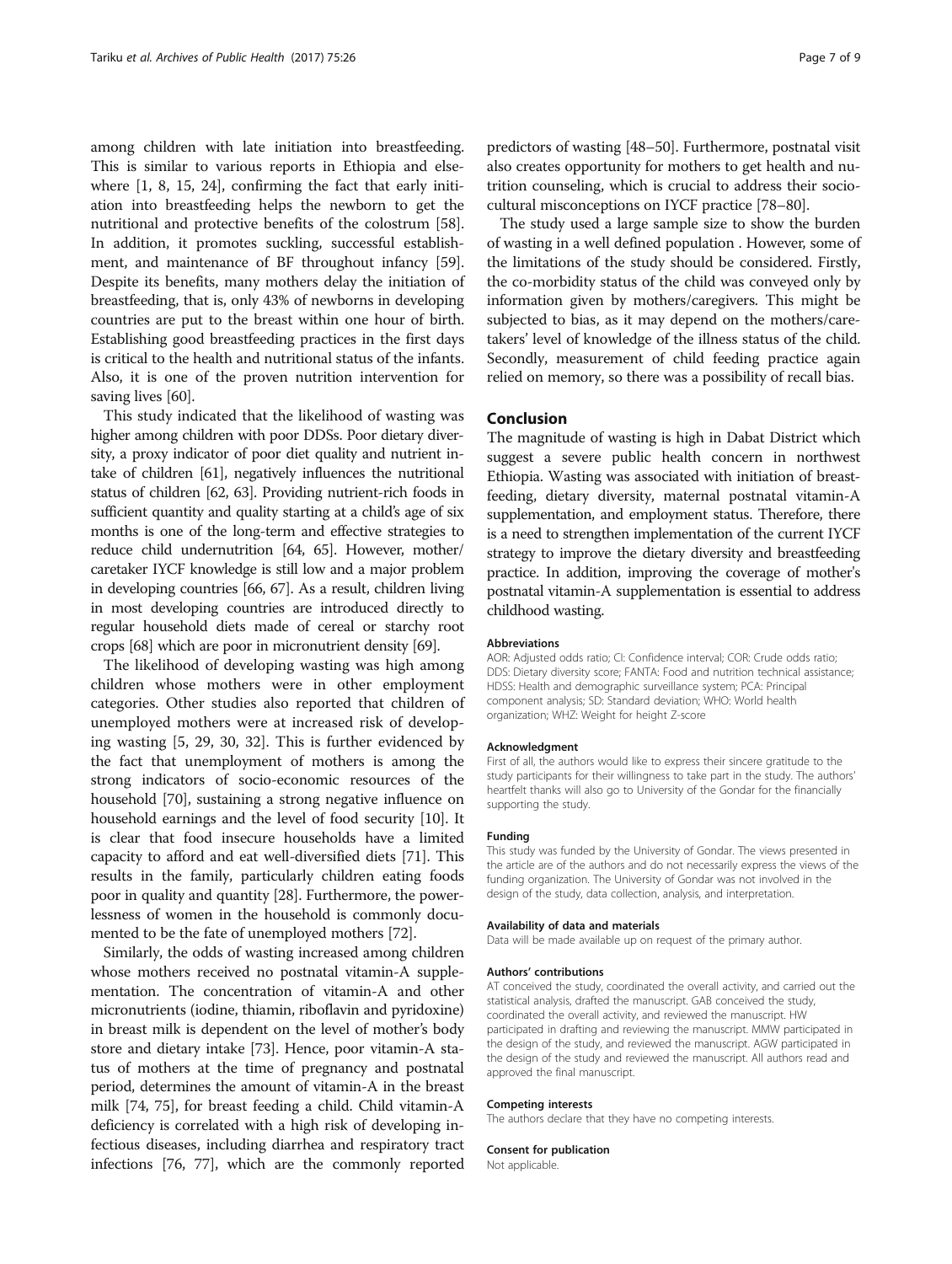#### <span id="page-7-0"></span>Ethics approval and consent to participate

The study protocol was approved by the Institutional Review Board (IRB) of the University of Gondar. The IRB waived the need for written informed consent, considering that the study did not involve any invasive procedures and reporting of any response for intervention. An official permission letter was secured from the Dabat Research Center. Accordingly, all mothers were informed about the purpose of the study, and interview was held only with those who agreed to give verbal consent to participate. The right to participate or withdraw from the study at any time without any precondition was disclosed unequivocally. Moreover, the confidentiality of information was guaranteed by using code numbers rather than personal identifiers and by keeping the questionnaire locked.

## Publisher's Note

Springer Nature remains neutral with regard to jurisdictional claims in published maps and institutional affiliations.

#### Author details

<sup>1</sup>Department of Human Nutrition, Institute of Public Health, College of Medicine and Health Sciences, University of Gondar, Gondar, Ethiopia. 2 Department of Health Service Management and Health Economics, Institute of Public Health, College of Medicine and Health Sciences, University of Gondar, Gondar, Ethiopia. <sup>3</sup>Department of Reproductive and Child Health, Institute of Public Health, College of Medicine and Health Sciences, University of Gondar, Gondar, Ethiopia.

## Received: 15 November 2016 Accepted: 13 April 2017 Published online: 12 June 2017

#### References

- 1. UNICEF. WHO. Indicators for assessing infant and young child feeding practices. Part 1 Definitions. Geneva: WHO; 2008.
- 2. Lomborg B. Global crises, global solutions: Cambridge university press. 2004.
- Maluccio J, Adato M, Flores R, Roopnaraine T. Breaking the Cycle of Poverty: Nicaraguan Red de Protección Social. International Food Policy Research Institute brief (also available in Spanish). 2005.
- 4. Glewwe P, Miguel EA. The impact of child health and nutrition on education in less developed countries. Handb Dev Econ. 2007;4:3561–606.
- 5. Bloss E, Wainaina F, Bailey RC. Prevalence and predictors of underweight, stunting, and wasting among children aged 5 and under in western Kenya. J Trop Pediatr. 2004;50(5):260–70.
- 6. Bangladesh DHS. National Institute of Population Research and Training (NIPORT), Mitra and Associates, and Macro International (2009). Calverton, Maryland: Bangladesh Demographic and Health Survey 2007.
- 7. Collins S, Dent N, Binns P, Bahwere P, Sadler K, Hallam A. Management of severe acute malnutrition in children. Lancet. 2006;368(9551):1992–2000.
- 8. Bank U. Levels and trends in child malnutrition: UNICEF-WHO-the world bank joint child malnutrition estimates. Washington: Bank U; 2012.
- 9. Black RE, Allen LH, Bhutta ZA, LE C e, de Onis M, Ezzati M, Mathers C, Rivera J: Action against Hunger: Acute Malnutrition: A Preventable Pandemic; 2009. International Network 247 West 37th Street, Floor 10 New York, NY 10018 212–967–7800.
- 10. Van de Poel E, Hosseinpoor AR, Speybroeck N, Van Ourti T, Vega J. Socioeconomic inequality in malnutrition in developing countries. Bull World Health Organ. 2008;86(4):282–91.
- 11. Vitolo MR, Gama CM, Bortolini GA, Campagnolo PD, Drachler ML. Some risk factors associated with overweight, stunting and wasting among children under 5 years old. J Pediatr. 2008;84(3):251–7.
- 12. Deribew A, Alemseged F, Tessema F, Sena L, Birhanu Z, Zeynudin A, et al. Malaria and under-nutrition: a community based study among under-five children at risk of malaria, south-west Ethiopia. PLoS One. 2010;5(5):e10775.
- 13. Teshome B, Kogi-Makau W, Getahun Z, Taye G. Magnitude and determinants of stunting in children underfive years of age in food surplus region of Ethiopia: the case of west gojam zone. Ethiopian J Health Dev. 2009;23(2):99–106.
- 14. Ying F. Malnutrition among children in southern Ethiopia: levels and risk factors. Ethiop J Health Dev. 2005;14(3):185–8.
- 15. Demissie S, Worku A. Magnitude and factors associated with malnutrition in children 6–59 months of age in pastoral community of Dollo Ado district, Somali region. Ethiopia Sci J Public Health. 2013;1(4):175–83.
- 16. Fentaw R, Bogale A, Abebaw D. Prevalence of child malnutrition in agro-pastoral households in Afar Regional State of Ethiopia. Nutr Res pract. 2013;7(2):122–31.
- 17. Central Statistical Authority [Ethiopia] and ORC Macro. Mini Ethiopia demographic and health survey. Addis Ababa: Ethiopia and Calverton; 2014.
- 18. Action against Hunger: Acute Malnutrition: A Preventable Pandemic; 2009. International Network 247 West 37th Street, Floor 10 New York, NY 10018 212–967–7800.
- 19. Black RE, Allen LH, Bhutta ZA, Caulfield LE, De Onis M, Ezzati M, et al. Maternal and child undernutrition: global and regional exposures and health consequences. Lancet. 2008;371(9608):243–60.
- 20. Morris SS, Cogill B, Uauy R, Maternal Group CUS. Effective international action against undernutrition: why has it proven so difficult and what can be done to accelerate progress? The Lancet. 2008;371(9612):608–21.
- 21. Medhin G, Hanlon C, Dewey M, Alem A, Tesfaye F, Worku B, et al. Prevalence and predictors of undernutrition among infants aged six and twelve months in Butajira, Ethiopia: the P-MaMiE Birth Cohort. BMC Public Health. 2010;10(1):27.
- 22. Amsalu S, Tigabu Z. Risk factors for severe acute malnutrition in children under the age of five: A case–control study. Ethiopian J Health Dev. 2016;22(1):11–113.
- 23. Avachat SS, Phalke VD, Phalke DB. Epidemiological study of malnutrition (under nutrition) among under five children in a section of rural area. Pravara Med Rev. 2009;4(2):20–2.
- 24. Hien NN, Hoa NN. Nutritional status and determinants of malnutrition in children under three years of age in Nghean. Vietnam Pak J Nutr. 2009;8(7):958–64.
- 25. Olack B, Burke H, Cosmas L, Bamrah S, Dooling K, Feikin DR, et al. Nutritional status of under-five children living in an informal urban settlement in Nairobi, Kenya. J Health Popul Nutr. 2011;29(4):357–363.
- 26. Sengupta P, Philip N, Benjamin A. Epidemiological correlates of undernutrition in under-5 years children in an urban slum of Ludhiana. Health Popul. 2010;33(1):1–9.
- 27. Islam MM, Alam M, Tariquzaman M, Kabir MA, Pervin R, Begum M, et al. Predictors of the number of under-five malnourished children in Bangladesh: application of the generalized poisson regression model. BMC Public Health. 2013;13(1):11.
- 28. Sharghi A, Kamran A, Faridan M. Evaluating risk factors for protein-energy malnutrition in children under the age of six years: a case–control study from Iran. Int J Gen Med. 2011;4:607–11.
- 29. Odunayo S, Oyewole A. Risk factors for malnutrition among rural Nigerian children. Asia Pac J Clin Nutr. 2006;15(4):491.
- 30. Hien NN, Kam S. Nutritional status and the characteristics related to malnutrition in children under five years of age in Nghean. Vietnam J Prev Med Public Health. 2008;41(4):232–40.
- 31. Wondafrash M, Amsalu T, Woldie M. Feeding styles of caregivers of children 6–23 months of age in Derashe special district. Southern Ethiopia BMC Public Health. 2012;12(1):235.
- 32. Oyekale A, Oyekale T. Do mothers' educational levels matter in child malnutrition and health outcomes in Gambia and Niger. Soc Sci. 2009;4:118–27.
- 33. Rayhan MI, Khan MSH. Factors causing malnutrition among under five children in Bangladesh. Pak J Nutr. 2006;5(6):558–62.
- 34. Nandy S, Irving M, Gordon D, Subramanian S, Smith GD. Poverty, child undernutrition and morbidity: new evidence from India. Bull World Health Organ. 2005;83(3):210–6.
- 35. Rahman A, Chowdhury S, Hossain D. Acute malnutrition in Bangladeshi children: levels and determinants. Asia-Pacific J Public health. 2009;21(3).
- 36. Wamani H, Åstrøm AN, Peterson S, Tumwine JK, Tylleskär T. Predictors of poor anthropometric status among children under 2 years of age in rural Uganda. Public Health Nutr. 2006;9(03):320–6.
- 37. ECA A, NEPAD W. The cost of hunger in Africa social and economic impact of child undernutrition in Egypt, Ethiopia, Swaziland and Uganda. Addis Ababa: ECA A, NEPAD W; 2013.
- 38. Bhutta ZA, Ahmed T, Black RE, Cousens S, Dewey K, Giugliani E, et al. What works? Interventions for maternal and child undernutrition and survival. The lancet. 2008;371(9610):417–40.
- 39. Cogill B. Anthropometric indicators measurement guide. 2003.
- 40. World Health Organization: Unicef. WHO child growth standards and the identification of severe acute malnutrition in infants and children: a joint